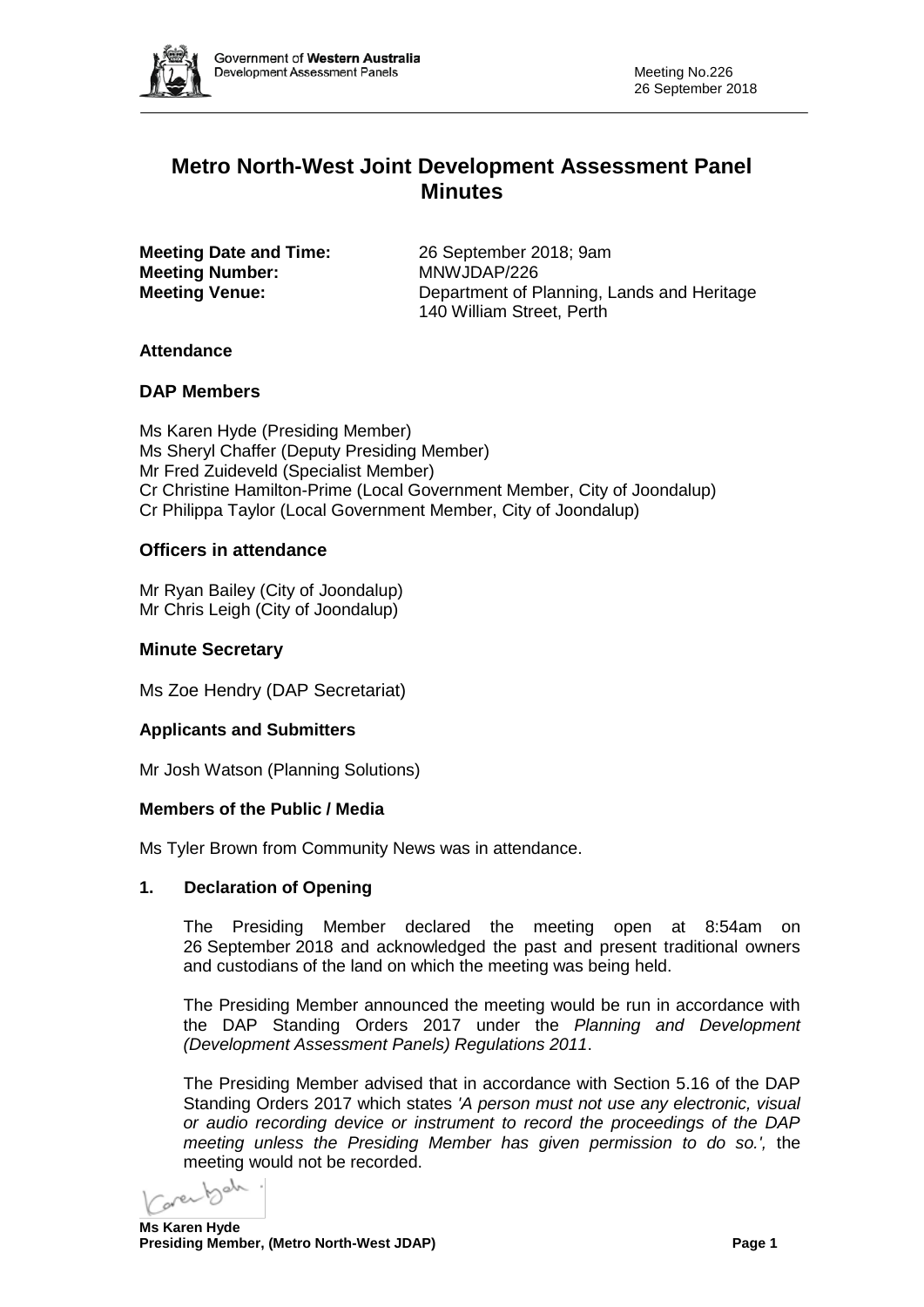

## **2. Apologies**

Nil

# **3. Members on Leave of Absence**

Nil

# **4. Noting of Minutes**

DAP members noted that signed minutes of previous meetings are available on the [DAP website.](https://www.planning.wa.gov.au/7578.aspx)

### **5. Declaration of Due Consideration**

All members declared that they had duly considered the documents.

#### **6. Disclosure of Interests**

Nil

# **7. Deputations and Presentations**

- **7.1** Mr Josh Watson (Planning Solutions) addressed the DAP in support of the application at Item 8.1 and responded to questions from the panel.
- **7.2** Mr Chris Leigh (City of Joondalup) addressed the DAP in relation to the application at Item 8.1 and responded to questions from the panel.

### **8. Form 1 – Responsible Authority Reports – DAP Application**

| 8.1 | <b>Property Location:</b>              | Lot 506 (8) and Lot 55 Buick Way, Joondalup<br>WA                                                                                         |
|-----|----------------------------------------|-------------------------------------------------------------------------------------------------------------------------------------------|
|     | Development Description:               | Proposed fuel, retailing, convenience<br>store/service station including access, signage,<br>parking, landscaping and pedestrian footpath |
|     | Applicant:                             | Mr Josh Watson (Planning Solutions)                                                                                                       |
|     | Owner:                                 | City of Joondalup and                                                                                                                     |
|     |                                        | Mr Kim Chipper (Parravale Pty Ltd)                                                                                                        |
|     | Responsible Authority:<br>DAP File No: | City of Joondalup<br>DAP/18/01422                                                                                                         |

### **REPORT RECOMMENDATION**

**Moved by:** Cr Philippa Taylor **Seconded by:** Cr Christine Hamilton-Prime

That the Metro North-West JDAP resolves to:

**Ms Karen Hyde**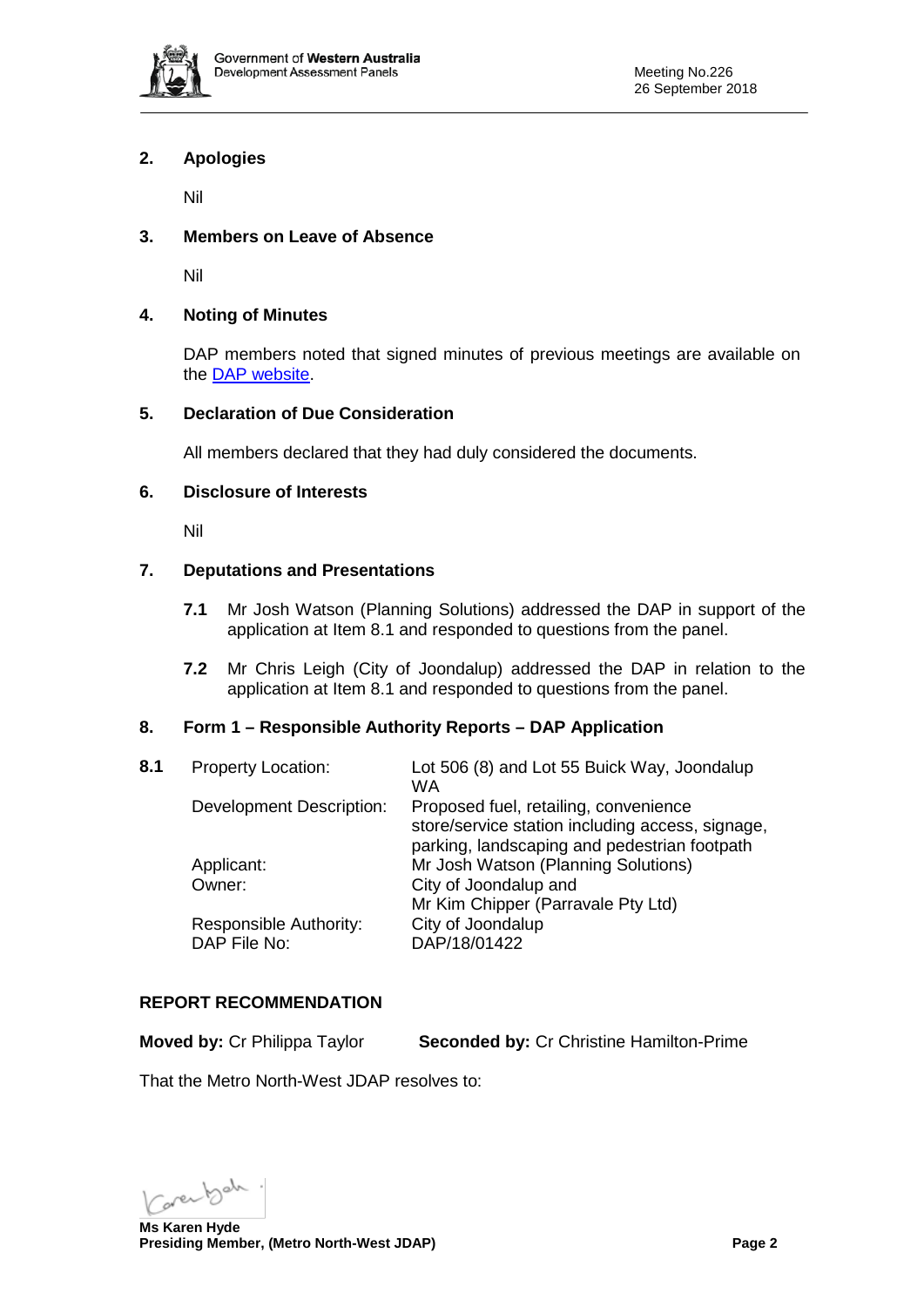

**Approve** DAP Application reference DAP/18/01422 and accompanying plans (Attachment 2) in accordance with Clause 68 of the *Planning and Development (Local Planning Schemes) Regulations 2015* and the provisions of the City of Joondalup *District Planning Scheme No.2* subject to the following conditions:

- 1. This approval only relates to the service station, signage and associated works as indicated on the approved plans. It does not relate to any other development on the lots.
- 2. The Bushfire Management Plan shall be jointly endorsed by the Department of Fire and Emergency Services and the City of Joondalup prior to commencement of development, in accordance with clause 6.6.1 of *State Planning Policy 3.7: Planning in Bushfire Prone Areas*.
- 3. The landowner/applicant shall at all times ensure that the subject sites and adjacent verges are managed in accordance with AS3959 as outlined within the Bushfire Management Plan prepared by Bushfire Prone Planning and dated 17 March 2018, to the satisfaction of the City.
- 4. A Construction Management Plan shall be submitted to and approved by the City prior to the commencement of development. The management plan shall detail how it is proposed to manage:
	- all forward works for the site;
	- the delivery of materials and equipment to the site;
	- the storage of materials and equipment on the site;
	- the parking arrangements for the contractors and subcontractors;
	- the management of dust during the construction process;
	- other matters likely to impact on the surrounding properties;

and works shall be undertaken in accordance with the approved Construction Management Plan.

- 5. A schedule of colours and materials for all exterior parts to the development (including any retaining walls) shall be submitted to and approved by the City prior to the commencement of development. Development shall be in accordance with the approved schedule and all external materials and finishes shall be maintained to a high standard, including being free of vandalism, to the satisfaction of the City.
- 6. Any proposed building plant and equipment, including air conditioning units, piping, ducting and water tanks shall be located so as to minimise any visual and noise impact on surrounding landowners, and screened from view from the street, and where practicable from adjoining buildings. Details shall be submitted to and approved by the City prior to the commencement of development. Development shall be in accordance with these approved details.
- 7. The car parking bays, driveways and access points shown on the approved plans are to be designed, constructed, drained and marked in accordance with the Australian Standard for Off-street Car Parking (AS/NZS2890.1 2004), Offstreet Parking for People with Disabilities (AS/NZS2890.6 2009) and Off-street Commercial Vehicle Facilities (AS2890.2:2002), prior to the occupation of the

**Ms Karen Hyde**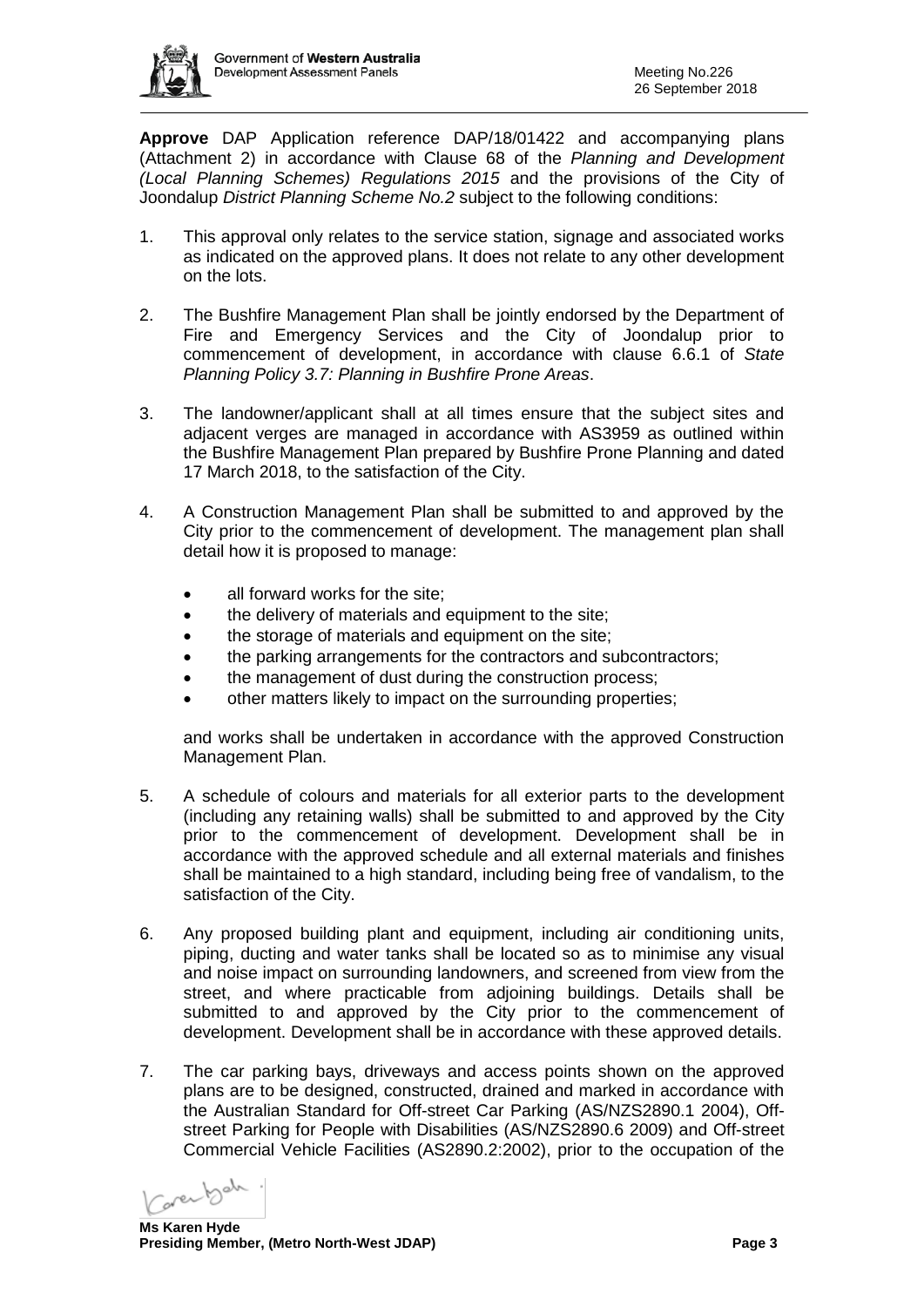

development. These bays are to be thereafter maintained to the satisfaction of the City.

- 8. Bicycle parking facilities shall be provided in accordance with the Australian Standard for Offstreet Carparking – Bicycles (AS2890.3-1993 as amended) prior to the development first being occupied. Details of bicycle parking area(s) shall be provided to the City for approval prior to the commencement of development.
- 9. Detailed landscaping plans shall be submitted to and approved by the City prior to the commencement of development. These landscaping plans are to indicate the proposed landscaping treatment(s) of both sites and the adjoining road verge(s), and shall:
	- Be drawn at an appropriate scale of either 1:100, 1:200 or 1:500;
	- Provide all details relating to paving, treatment of verges and tree planting in the car park;
	- Details regarding the proposed footpath within Lot 55, and to ensure its design is to the specification and satisfaction of the City;
	- Include the required shade trees within new car parking areas;
	- Show spot levels and/or contours of the site;
	- Indicate any natural vegetation to be retained and the proposed manner in which this will be managed;
	- Be based on water sensitive urban design principles to the satisfaction of the City;
	- Include details regarding the revegetation and other associated works within Lot 55 (PAW);
	- Outline what works are required within the subject sites and adjacent verges to ensure compliance with AS3959;
	- Be based on Designing out Crime principles to the satisfaction of the City; and,
	- Show all irrigation design details.
- 10. Landscaping and reticulation within the subject sites and the adjacent Hodges Drive and Buick Way verge shall be established and thereafter maintained by, and at the cost of, the landowner/applicant in accordance with the approved landscaping plans, Australian Standards (including AS3959) and best trade practice prior to the development first being occupied to the satisfaction of the City.
- 11. All development shall be contained within the property boundaries.
- 12. All stormwater shall be collected on-site and disposed of in a manner acceptable to the City.
- 13. The driveway and crossover are to be designed and constructed to the satisfaction of the City prior to occupation of the dwelling.
- 14. Retaining walls shall be of a clean finish and made good to the satisfaction of the City.

**Ms Karen Hyde**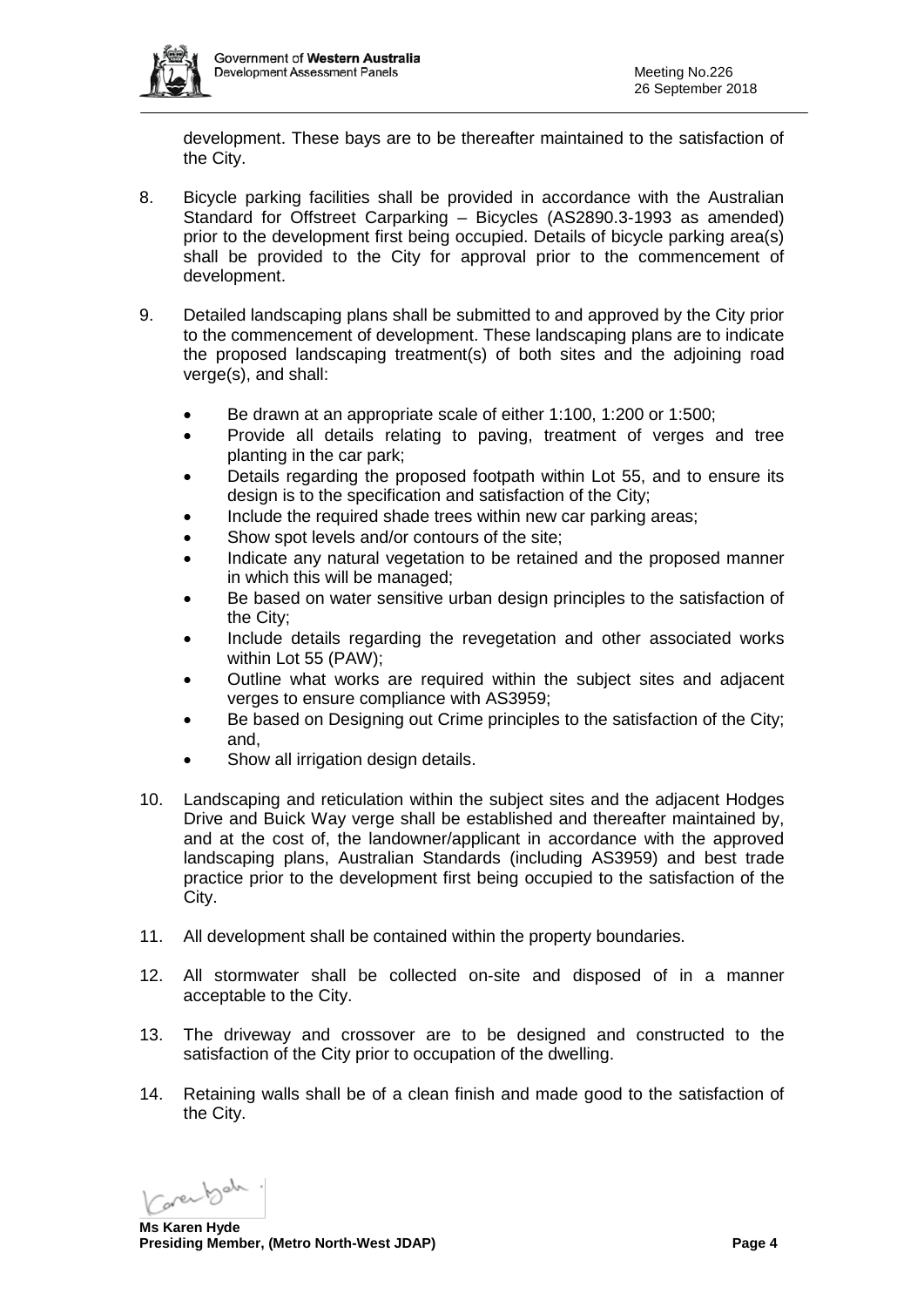

- 15. The signage is to be established and thereafter maintained to a high standard to the satisfaction of the City.
- 16. The signage must not include fluorescent, reflective or retro reflective colours.
- 17. Illuminated signage shall use low illumination that does not flash, pulsate or chase.
- 18. A notification, pursuant to section 70A of the *Transfer of Land Act 1893*, shall be placed on the certificate of title for the subject lot. The notification shall be at the owner/applicants' expense, and lodged with the Registrar of Titles for endorsement on the certificate of title, prior to the commencement of development. The notification is to state as follows:

*'This land is within a bushfire prone area as designated by an Order made by the Fire and Emergency Services Commissioner'.*

#### **Advice Notes**

- 1. In regards to conditions 2 and 3, prior to the commencement of development, the landowner/applicant may be required to prepare a legal agreement, to the City's satisfaction, which accepts responsibility for the maintenance of Lot 55 and the Hodges Drive/Buick Way verge to a low threat standard (as per AS3959).
- 2. The landowner/applicant is advised that the subject site has been identified as being within a bushfire prone area as designated by the Fire and Emergency Services (FES) Commissioner. As a result:
	- o Condition 18 is required in accordance with clause 6.10 of *State Planning Policy 3.7 – Planning for Bushfire Prone Areas* (SPP3.7); and,
	- o A Bushfire Attack Level (BAL) Assessment and/or additional construction methods may be required as part of the Building Permit.

Further information about the designated bushfire prone areas and SPP3.7 can be found on the Department of Fire and Emergency Services (DFES) website: <https://www.dfes.wa.gov.au/> and the Department of Planning website: <http://www.planning.wa.gov.au/>

- 3. Any existing footpath and kerbing shall be retained and protected during construction of the development and shall not be removed or altered for the purposes of a vehicle crossover. Should the footpath/kerb be damaged during the construction of the development, it shall be reinstated to the satisfaction of the City.
- 4. The applicant/owner is advised that verge treatments are required to comply with the City's Street Verge Guidelines. A copy of the Guidelines can be obtained at a state of the state of the state  $\alpha$  at a state of the state  $\alpha$ [http://www.joondalup.wa.gov.au/Live/Streetscapes/StreetVergeGuidelines.a](http://www.joondalup.wa.gov.au/Live/Streetscapes/StreetVergeGuidelines.aspx) [spx.](http://www.joondalup.wa.gov.au/Live/Streetscapes/StreetVergeGuidelines.aspx)

**Ms Karen Hyde**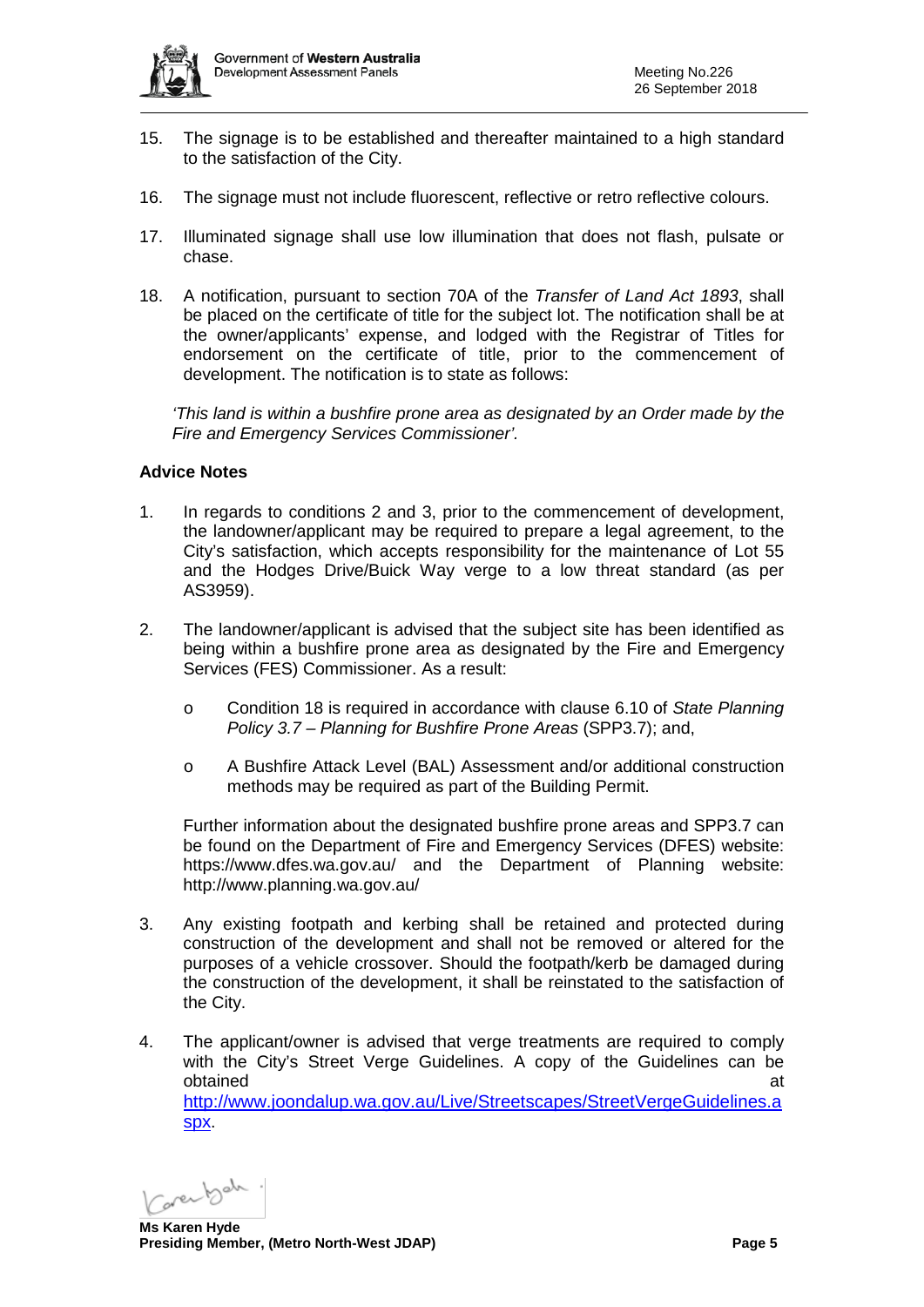

- 5. Food storage, preparation, display and sale to be in accordance with the *Food Act 2008*.
- 6. Bin storage areas are required to have a graded floor connected to sewer and a hose cock for water supply.
- 7. Please be aware of the provisions of the *Environmental Protection (Noise) Regulations 1997*. Consideration should be given to the location of equipment such as air compressors, storage cylinders and mechanical plant.

### **AMENDING MOTION 1**

**Moved by:** Ms Karen Hyde **Seconded by:** Mr Fred Zuideveld

(i) That the pre-amble be amended to read as follows:

*Approves DAP Application reference DAP/18/01422 and accompanying plans (Attachment 2) in accordance with Clause 68 of the Planning and Development (Local Planning Schemes) Regulations 2015 and the provisions of the City of Joondalup District Planning Scheme No.2 and the Metropolitan Region Scheme, subject to the following conditions:*

**REASON:** Development approval is also sought under the Metropolitan Region Scheme.

*(ii)* That Condition 13 is amended to read as follows:

*The driveway and crossover are to be designed and constructed to the satisfaction of the City prior to occupation of the development dwelling.*

**REASON:** The proposed development does not contain any dwellings.

#### **The Amending Motion was put and CARRIED (4/1).**

For: Ms Karen Hyde Ms Sheryl Chaffer Mr Fred Zuideveld Cr Christine Hamilton-Prime

Against: Cr Philippa Taylor

#### **AMENDING MOTION 2**

**Moved by:** Ms Karen Hyde **Seconded by:** Cr Christine Hamilton-Prime

That an additional dot point be added to Condition 9 to read as follows:

*Investigate opportunities to provide a mature tree along the Buick Way street verge.*

**REASON:** To ensure a high level of pedestrian amenity including adequate shade.

**Ms Karen Hyde**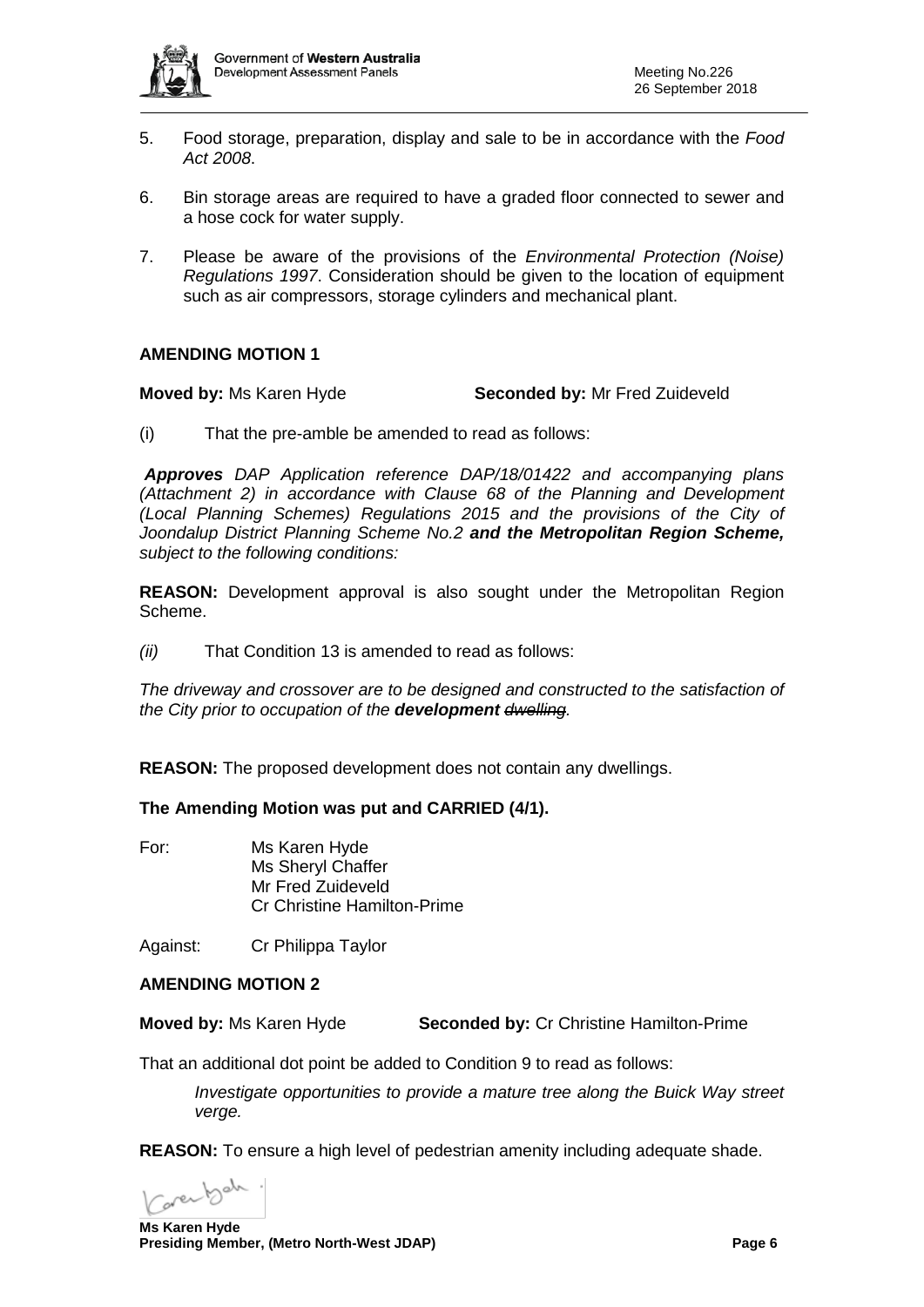

# **The Amending Motion was put and CARRIED UNANIMOUSLY.**

#### **AMENDING MOTION 3**

**Moved by:** Ms Karen Hyde **Seconded by:** Mr Fred Zuideveld

Delete Condition 2 and renumber remaining conditions accordingly.

#### **The Amending Motion was put and LOST (2/3).**

For: Ms Karen Hyde Mr Fred Zuideveld

Against: Cr Christine Hamilton-Prime Cr Philippa Taylor Ms Sheryl Chaffer

#### **AMENDING MOTION 4**

**Moved by: Ms Sheryl Chaffer <b>Seconded by:** Ms Karen Hyde

To amend Condition 2 to read as follows:

The Bushfire Management Plan shall be jointly endorsed by the Department of Fire and Emergency Services and the City of Joondalup **in consultation with the Department of Fire and Emergency Services** prior to commencement of development, in accordance with clause 6.6.1 of *State Planning Policy 3.7: Planning in Bushfire Prone Areas*.

**REASON:** The consent of a third party lacks finality in the development approval and is inappropriate, however there is a requirement that the BMP is endorsed.

### **The Amending Motion was put and CARRIED UNANIMOUSLY.**

# **AMENDING MOTION 5**

**Moved by:** Mr Fred Zuideveld **Seconded by:** Ms Karen Hyde

To delete Condition 18 and insert as Advice Note 8. Amend Advice Note 2 to make reference to Advice Note 8 rather than Condition 18.

**REASON:** The Metro North West JDAP is unable to impose a condition requiring a section 70A notification as per the decision of *43 McGregor Road Pty Ltd and presiding member of the Metro Central Joint Development Assessment Panel [2017]*  WASAT 127.

**The Amending Motion was put and CARRIED UNANIMOUSLY.** 

**Ms Karen Hyde**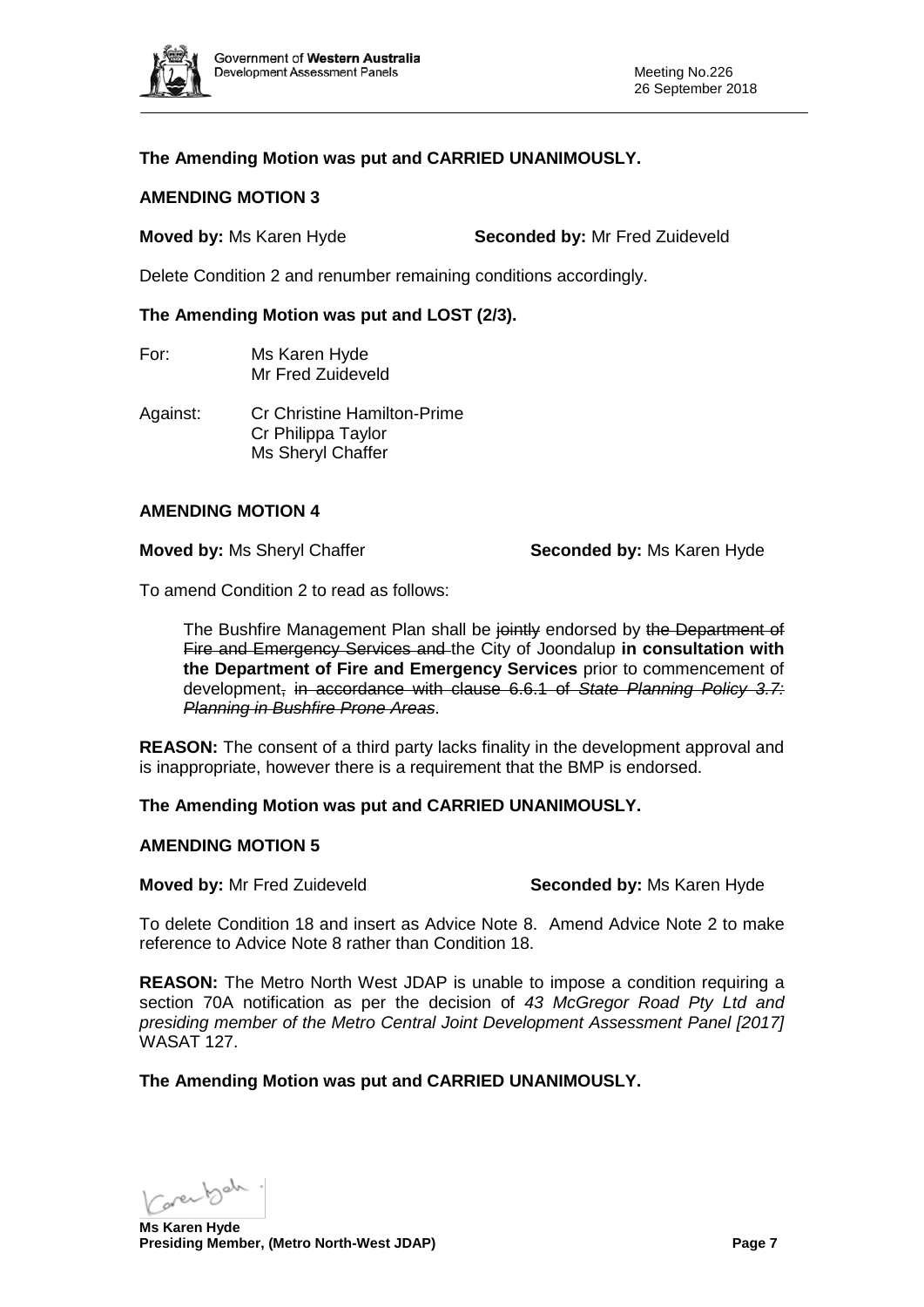

# **REPORT RECOMMENDATION (AS AMENDED)**

That the Metro North-West JDAP resolves to:

**Approve** DAP Application reference DAP/18/01422 and accompanying plans (Attachment 2) in accordance with Clause 68 of the *Planning and Development (Local Planning Schemes) Regulations 2015* and the provisions of the City of Joondalup *District Planning Scheme No.2* and the Metropolitan Region Scheme subject to the following conditions:

- 1. This approval only relates to the service station, signage and associated works as indicated on the approved plans. It does not relate to any other development on the lots.
- 2. The Bushfire Management Plan shall be endorsed by the City of Joondalup in consultation with the Department of Fire and Emergency Services, prior to commencement of development.
- 3. The landowner/applicant shall at all times ensure that the subject sites and adjacent verges are managed in accordance with AS3959 as outlined within the Bushfire Management Plan prepared by Bushfire Prone Planning and dated 17 March 2018, to the satisfaction of the City.
- 4. A Construction Management Plan shall be submitted to and approved by the City prior to the commencement of development. The management plan shall detail how it is proposed to manage:
	- all forward works for the site:
	- the delivery of materials and equipment to the site;
	- the storage of materials and equipment on the site;
	- the parking arrangements for the contractors and subcontractors;
	- the management of dust during the construction process;
	- other matters likely to impact on the surrounding properties;

and works shall be undertaken in accordance with the approved Construction Management Plan.

- 5. A schedule of colours and materials for all exterior parts to the development (including any retaining walls) shall be submitted to and approved by the City prior to the commencement of development. Development shall be in accordance with the approved schedule and all external materials and finishes shall be maintained to a high standard, including being free of vandalism, to the satisfaction of the City.
- 6. Any proposed building plant and equipment, including air conditioning units, piping, ducting and water tanks shall be located so as to minimise any visual and noise impact on surrounding landowners, and screened from view from the street, and where practicable from adjoining buildings. Details shall be submitted to and approved by the City prior to the commencement of development. Development shall be in accordance with these approved details.

**Ms Karen Hyde**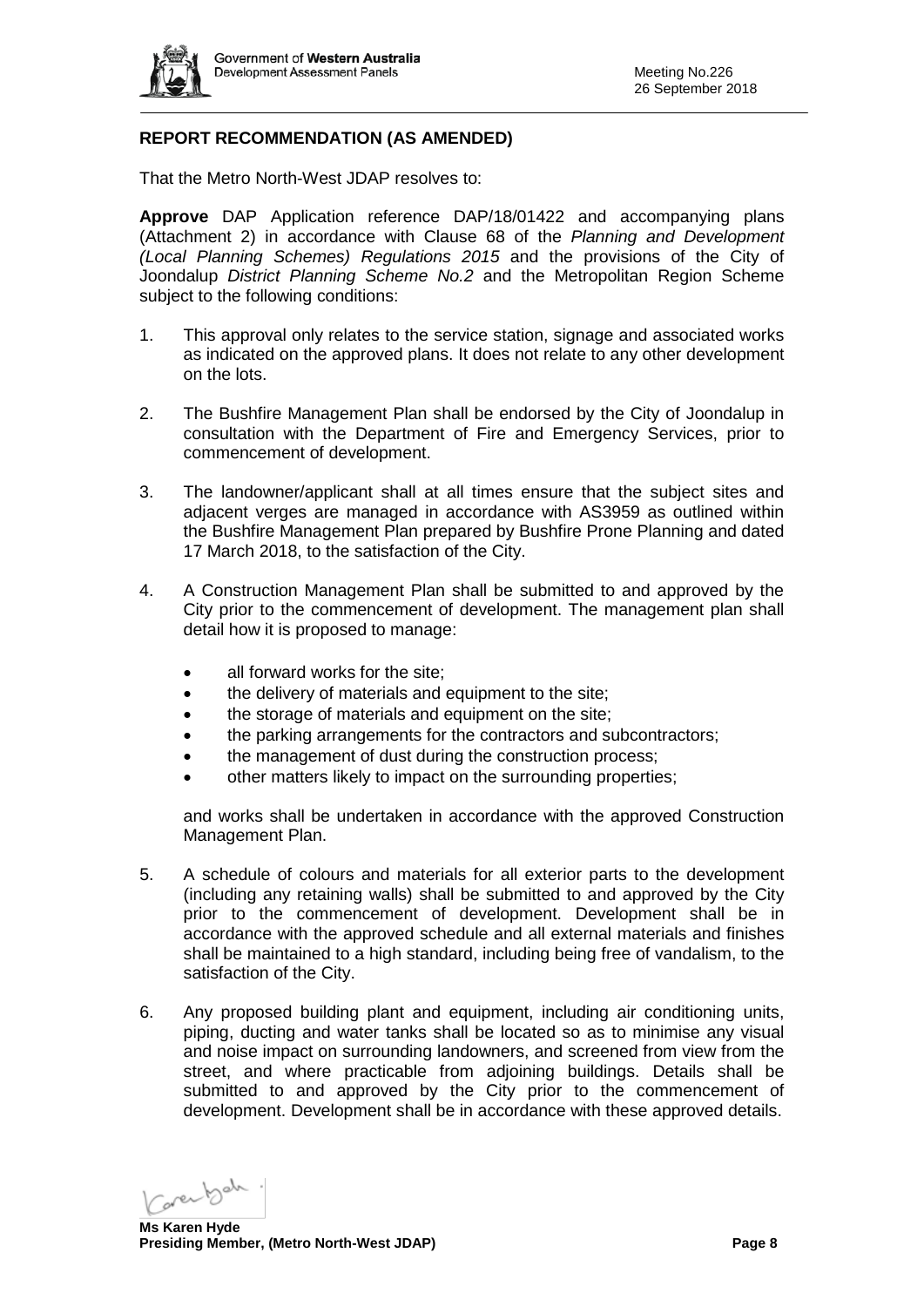

- 7. The car parking bays, driveways and access points shown on the approved plans are to be designed, constructed, drained and marked in accordance with the Australian Standard for Off-street Car Parking (AS/NZS2890.1 2004), Offstreet Parking for People with Disabilities (AS/NZS2890.6 2009) and Off-street Commercial Vehicle Facilities (AS2890.2:2002), prior to the occupation of the development. These bays are to be thereafter maintained to the satisfaction of the City.
- 8. Bicycle parking facilities shall be provided in accordance with the Australian Standard for Offstreet Carparking – Bicycles (AS2890.3-1993 as amended) prior to the development first being occupied. Details of bicycle parking area(s) shall be provided to the City for approval prior to the commencement of development.
- 9. Detailed landscaping plans shall be submitted to and approved by the City prior to the commencement of development. These landscaping plans are to indicate the proposed landscaping treatment(s) of both sites and the adjoining road verge(s), and shall:
	- Be drawn at an appropriate scale of either 1:100, 1:200 or 1:500;
	- Provide all details relating to paving, treatment of verges and tree planting in the car park;
	- Details regarding the proposed footpath within Lot 55, and to ensure its design is to the specification and satisfaction of the City;
	- Include the required shade trees within new car parking areas;
	- Show spot levels and/or contours of the site;
	- Indicate any natural vegetation to be retained and the proposed manner in which this will be managed;
	- Be based on water sensitive urban design principles to the satisfaction of the City;
	- Include details regarding the revegetation and other associated works within Lot 55 (PAW);
	- Outline what works are required within the subject sites and adjacent verges to ensure compliance with AS3959;
	- Be based on Designing out Crime principles to the satisfaction of the City; and,
	- Show all irrigation design details.
	- Investigate opportunities to provide a mature tree along the Buick Way street verge.
- 10. Landscaping and reticulation within the subject sites and the adjacent Hodges Drive and Buick Way verge shall be established and thereafter maintained by, and at the cost of, the landowner/applicant in accordance with the approved landscaping plans, Australian Standards (including AS3959) and best trade practice prior to the development first being occupied to the satisfaction of the City.
- 11. All development shall be contained within the property boundaries.
- 12. All stormwater shall be collected on-site and disposed of in a manner acceptable to the City.

**Ms Karen Hyde**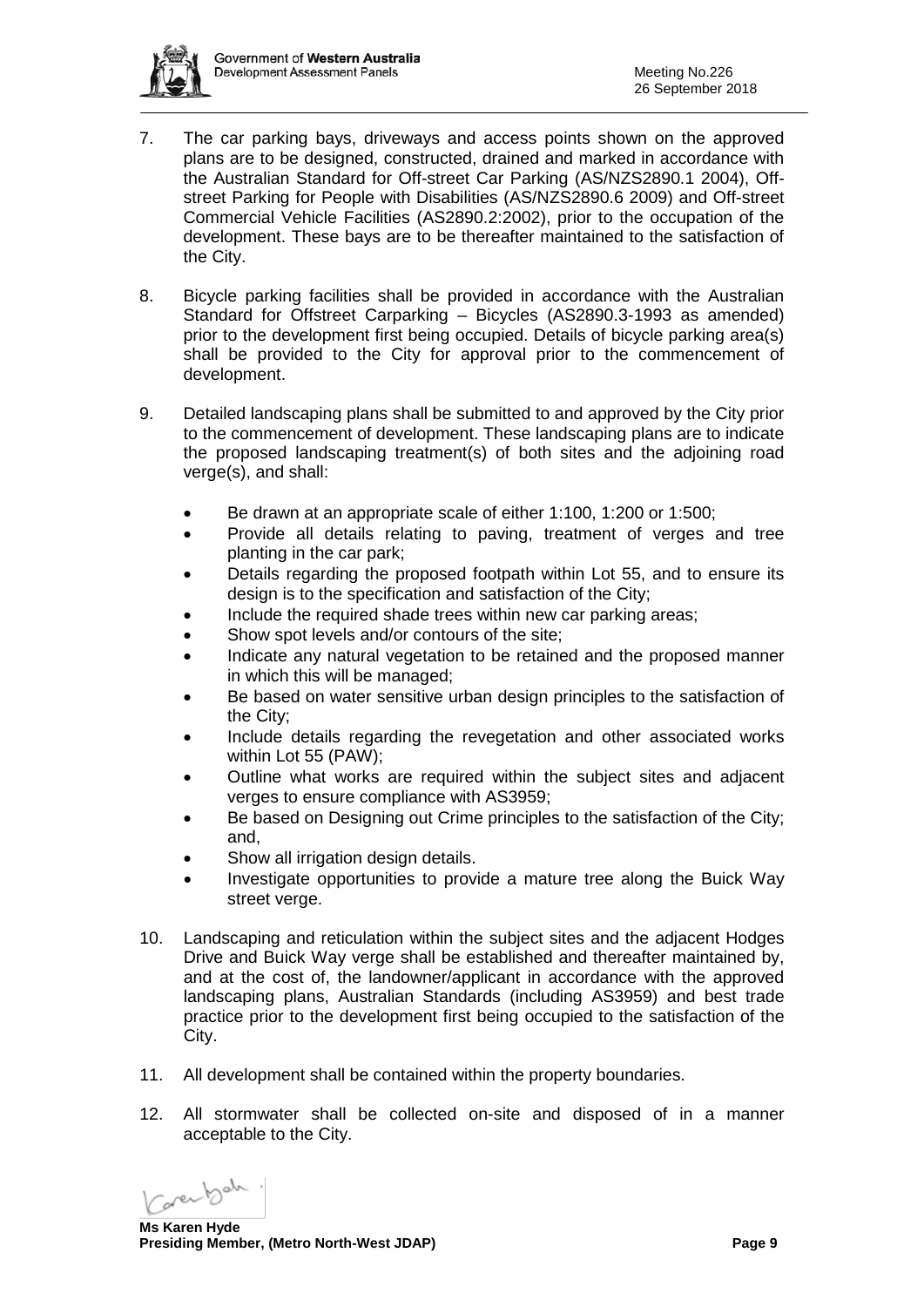

- 13. The driveway and crossover are to be designed and constructed to the satisfaction of the City prior to occupation of the development.
- 14. Retaining walls shall be of a clean finish and made good to the satisfaction of the City.
- 15. The signage is to be established and thereafter maintained to a high standard to the satisfaction of the City.
- 16. The signage must not include fluorescent, reflective or retro reflective colours.
- 17. Illuminated signage shall use low illumination that does not flash, pulsate or chase.

#### **Advice Notes**

- 1. In regards to conditions 2 and 3, prior to the commencement of development, the landowner/applicant may be required to prepare a legal agreement, to the City's satisfaction, which accepts responsibility for the maintenance of Lot 55 and the Hodges Drive/Buick Way verge to a low threat standard (as per AS3959).
- 2. The landowner/applicant is advised that the subject site has been identified as being within a bushfire prone area as designated by the Fire and Emergency Services (FES) Commissioner. As a result:
	- o Advice Note 8 is required in accordance with clause 6.10 of *State Planning Policy 3.7 – Planning for Bushfire Prone Areas* (SPP3.7); and,
	- o A Bushfire Attack Level (BAL) Assessment and/or additional construction methods may be required as part of the Building Permit.

Further information about the designated bushfire prone areas and SPP3.7 can be found on the Department of Fire and Emergency Services (DFES) website: <https://www.dfes.wa.gov.au/> and the Department of Planning website: <http://www.planning.wa.gov.au/>

- 3. Any existing footpath and kerbing shall be retained and protected during construction of the development and shall not be removed or altered for the purposes of a vehicle crossover. Should the footpath/kerb be damaged during the construction of the development, it shall be reinstated to the satisfaction of the City.
- 4. The applicant/owner is advised that verge treatments are required to comply with the City's Street Verge Guidelines. A copy of the Guidelines can be obtained at a state of the state of the state of the state  $\alpha$  at a state of the state  $\alpha$ [http://www.joondalup.wa.gov.au/Live/Streetscapes/StreetVergeGuidelines.a](http://www.joondalup.wa.gov.au/Live/Streetscapes/StreetVergeGuidelines.aspx) [spx.](http://www.joondalup.wa.gov.au/Live/Streetscapes/StreetVergeGuidelines.aspx)
- 5. Food storage, preparation, display and sale to be in accordance with the *Food Act 2008*.

**Ms Karen Hyde**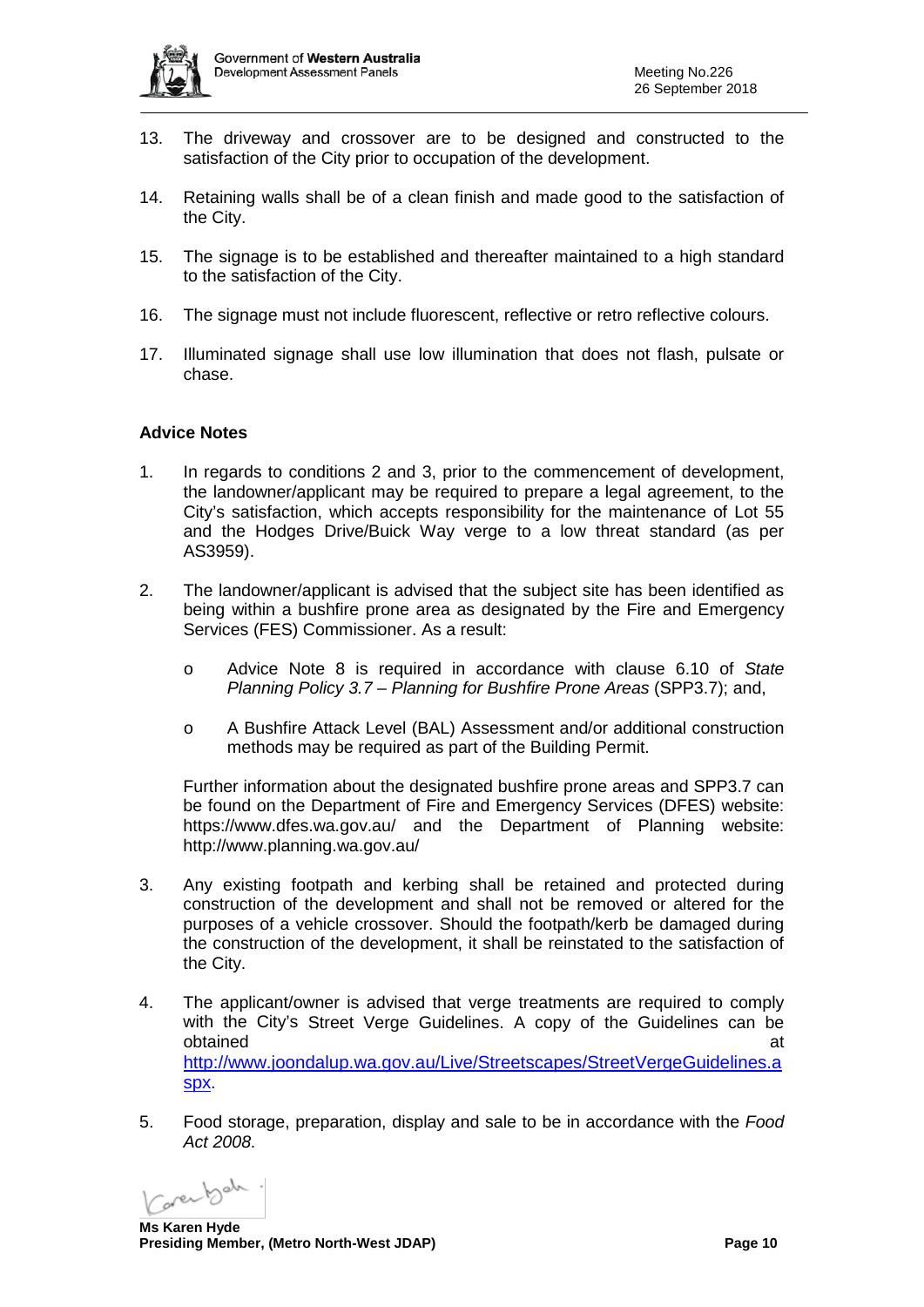

- 6. Bin storage areas are required to have a graded floor connected to sewer and a hose cock for water supply.
- 7. Please be aware of the provisions of the *Environmental Protection (Noise) Regulations 1997*. Consideration should be given to the location of equipment such as air compressors, storage cylinders and mechanical plant.
- 8. A notification, pursuant to section 70A of the *Transfer of Land Act 1893*, shall be placed on the certificate of title for the subject lot. The notification shall be at the owner/applicants' expense, and lodged with the Registrar of Titles for endorsement on the certificate of title, prior to the commencement of development. The notification is to state as follows:

*'This land is within a bushfire prone area as designated by an Order made by the Fire and Emergency Services Commissioner'.*

**REASON:** In accordance with details contained in the Responsible Authority Report and Amending Motions.

### **The Report Recommendation (as amended) was put and CARRIED (4/1).**

For: Ms Karen Hyde Ms Sheryl Chaffer Mr Fred Zuideveld Cr Christine Hamilton-Prime

Against: Cr Philippa Taylor

### **9. Form 2 – Responsible Authority Reports – Amending or cancelling DAP development approval**

Nil

### **10. Appeals to the State Administrative Tribunal**

The Presiding Member noted the following State Administrative Tribunal Application –

| <b>Current Applications</b> |                                        |                                    |  |  |  |
|-----------------------------|----------------------------------------|------------------------------------|--|--|--|
| <b>LG Name</b>              | <b>Property Location</b>               | <b>Application Description</b>     |  |  |  |
| City of                     | Lots 348 and 347 (50 and               | Construction of fourteen (14)      |  |  |  |
| Joondalup                   | 52) Littorina Avenue,                  | multiple dwellings                 |  |  |  |
|                             | Heathridge                             |                                    |  |  |  |
| City of                     | Lot 125 (1) & 126 (3)                  | Fourteen (14) Multiple Dwellings   |  |  |  |
| Joondalup                   | Chipala Court, Edgewater               |                                    |  |  |  |
| City of                     | Lot 14691 (2) Plantation               | <b>Retirement Complex</b>          |  |  |  |
| Stirling                    | Street, Menora                         | (Bethanie Aged Care)               |  |  |  |
| City of                     | (191)<br>101<br><b>Balcatta</b><br>Lot | Extension to the Existing Bunnings |  |  |  |
| Stirling                    | Road, Balcatta                         | Warehouse                          |  |  |  |
| City of                     | Lot 18 (6) Wanneroo Road,              | Extension to the Shopping Centre   |  |  |  |
| Stirling                    | Yokine                                 | (Dog Swamp)                        |  |  |  |

**Ms Karen Hyde**